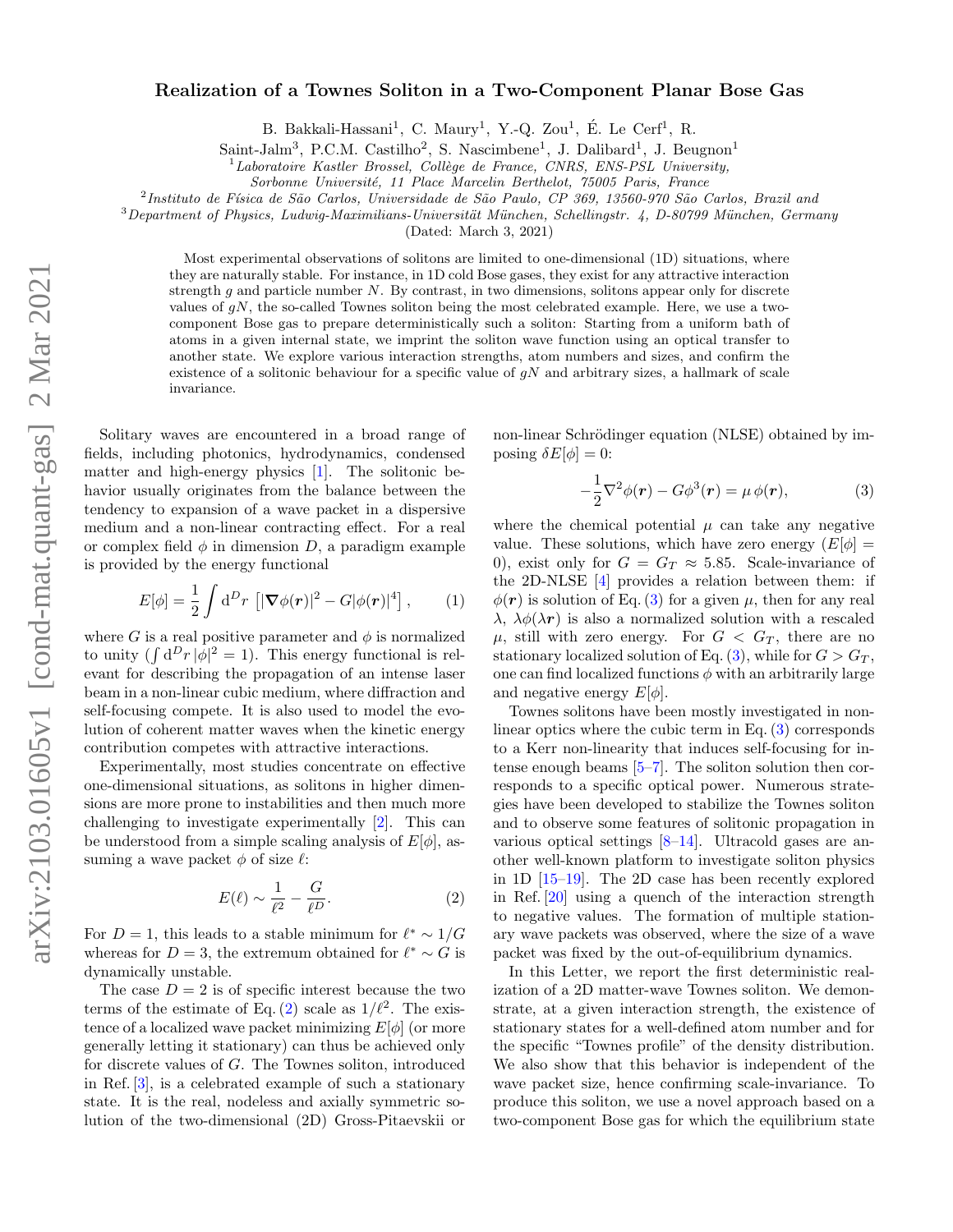of one minority component immersed in a bath defined by the other component is well-described, in the weak depletion regime, by an effective single-component NLSE with cubic non-linearity.

We consider atoms of mass m in states  $|1\rangle$  and  $|2\rangle$  with repulsive contact interactions. The intracomponent  $(\tilde{q}_{11},$  $\tilde{q}_{22}$ ) and the intercomponent  $(\tilde{q}_{12})$  interaction parameters are thus all positive. Such a mixture is well described in the zero-temperature limit by two coupled NLSEs. In the weak depletion regime, one can assume that the dynamics of the dense bath of atoms in state  $|1\rangle$  with density  $n_1$  occurs on a short time scale  $(\propto m/(\hbar^2 \tilde{g}_{11} n_1))$  compared to the minority component dynamics. The bath is then always at equilibrium on the time scale of the evolution of the minority component. The equilibrium state  $\phi(\mathbf{r})$  for N particles in state  $|2\rangle$  then satisfies the single component NLSE given in Eq. [\(3\)](#page-0-1) with

<span id="page-1-1"></span>
$$
G = -N\tilde{g}_e, \quad \tilde{g}_e = \tilde{g}_{22} - \frac{\tilde{g}_{12}^2}{\tilde{g}_{11}}.
$$
 (4)

The effective interaction parameter  $\tilde{g}_e$  corresponds to a dressing of the interactions for component  $|2\rangle$  by the bath [\[21\]](#page-4-11). In this limit, the dynamics of the particles in state  $|2\rangle$  remains scale-invariant since the characteristic length of the bath, i.e. its healing length, does not play any role. We discuss at the end of this Letter possible deviations from this limit.

The experiments described in this Letter focus on the case of <sup>87</sup>Rb atoms in their electronic ground level where all interaction parameters  $\tilde{g}_{ij}$  are close to each other within a few percent. Here we use the  $|1\rangle = |F|$  $1, m_F = 0$  and  $|2\rangle = |F = 2, m_F = 0$  states for which we have  $\tilde{g}_e < 0$ . The negative value of  $\tilde{g}_e$  implies that the effective dynamics of the minority component is akin to the one of a gas with attractive interactions, as required for observing Townes solitons. The condition for effective attractive interactions is also equivalent to the immiscibility criterion for the two components [\[22\]](#page-4-12). The atom number  $N_T$  corresponding to the Townes soliton for a cloud with interaction parameter  $\tilde{g}_e$  is then given by  $N_T = G_T/|\tilde{g}_e|$ .

Our experimental study of Townes solitons starts with the preparation of a uniform two-dimensional Bose gas of  ${}^{87}$ Rb atoms in state  $|1\rangle$ , as detailed in Refs. [\[23,](#page-4-13) [24\]](#page-4-14). Atoms are confined in a circularly-shaped box potential in the horizontal plane and they occupy the ground-state of an approximately harmonic potential along the vertical direction. The typical cloud temperature is  $\langle 20 \text{ nK} \rangle$  and the column density is set around 100 atoms/ $\mu$ m<sup>2</sup>. In this regime, the gas is well described by a 2D cubic NLSE. An external magnetic field of 0.7 G with tunable orientation is applied.

At time  $t = 0$ , we create a custom-shaped wave packet of atoms in component  $|2\rangle$  immersed in a bath of atoms in component  $|1\rangle$ , as shown in Fig. [1a](#page-1-0). This is achieved by transferring, in a spatially-resolved way, a controlled



<span id="page-1-0"></span>FIG. 1. (a) Schematics of the experiment. We create a diskshaped planar Bose gas in the xy plane in state  $|1\rangle$ . At time  $t = 0$  we pulse a pair of copropagating Raman beams which transfer in a spatially-resolved way a small fraction of the atoms from state  $|1\rangle$  to state  $|2\rangle$ . An example of density distribution  $n_2 \equiv n$  in state  $|2\rangle$  obtained when preparing a Townes profile is shown in (b), the dashed line indicates the edge of the bath of atoms in state  $|1\rangle$ . Its radial profile is reported in (c) as blue dots, together with its fit to a Townes density profile (solid line). The inset displays the same data in semilog scale highlighting the approximately exponential tails of the Townes profile.

fraction of atoms into  $|2\rangle$  thanks to a two-photon Raman transition, which keeps the total density constant. We use two colinear laser beams so as not to impart any significant momentum to the transferred atoms. The in plane intensity profile of these beams is shaped by a spatial light modulator, which allows us to design arbitrary intensity patterns on the atomic cloud with about  $1 \mu m$ spatial resolution  $[25, 26]$  $[25, 26]$  $[25, 26]$ . We show in Fig. [1b](#page-1-0) and [1c](#page-1-0) an example realization of a Townes profile, i.e. a density distribution  $n(r)$  proportional to  $|\phi(r)|^2$ , where  $\phi$  is obtained by a numerical resolution of Eq.  $(3)$ . It shows an excellent control of the density distribution of component  $|2\rangle$  over more than two decades in density. After imprinting a Townes profile of given amplitude and width, we let the system evolve and we measure the in situ density distribution via absorption imaging. All the profiles studied here are initially in the weak depletion regime, where the density  $n$  does not exceed 20% of the bath density. We restrict the time evolution to durations short enough to limit the amount of losses in state  $|2\rangle$ , essentially due to hyperfine relaxation, to typically  $\lesssim 10\%$ .

The two states used in this work are characterized by their s-wave scattering lengths  $a_{11} = 100.9 a_0, a_{22}-a_{11} =$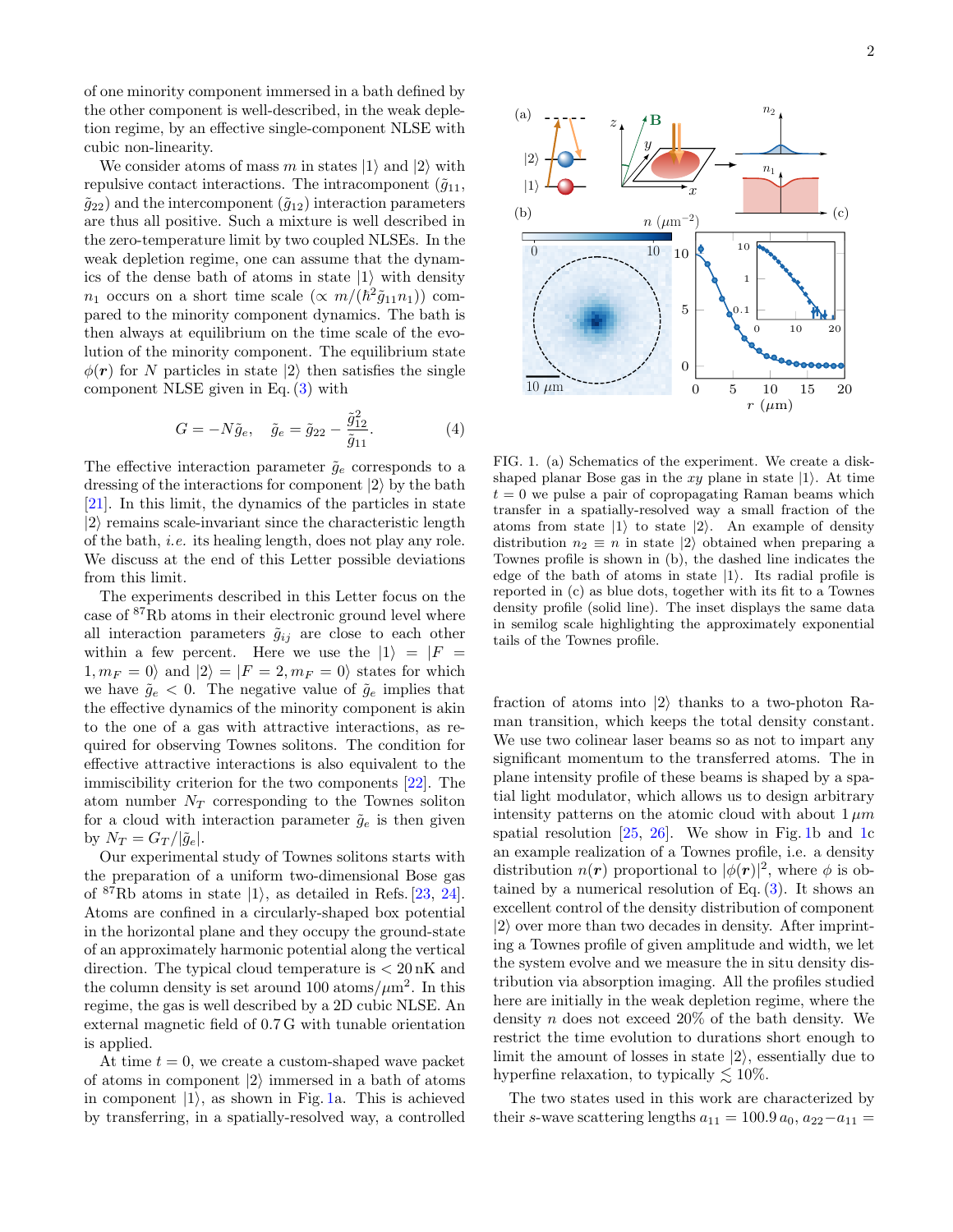

<span id="page-2-1"></span>FIG. 2. (a-c) Radial profiles at different times for imprinted Townes profiles with (a)  $N = 250(40)$ , (b)  $N = 720(20)$  and (c)  $N = 1200(50)$  atoms. Initial rms sizes are similar and the magnetic field is perpendicular to the atomic plane. The solid lines are fits to the data. (d) Time evolution of the fitted rms size for the same three configurations. The solid lines are a fit to the data with Eq.  $(6)$ .

 $-6.0 a_0$  and  $a_{12} - a_{11} = -2.0 a_0$  [\[27\]](#page-4-17), where  $a_0$  is the Bohr radius. Thanks to the existence of magnetic dipoledipole interactions in a mixture of the two components, the value of  $a_{12}$  can be shifted, for a 2D cloud, by an amount varying from  $-0.7 a_0$  to  $+1.4 a_0$  by changing the angle of the applied magnetic field with respect to the atomic plane [\[28\]](#page-4-18). In all cases, we have  $a_{22} - a_{12}^2/a_{11} < 0$ and thus a similar inequality for the interaction parameters defined as  $\tilde{g}_{ij} = \sqrt{8\pi a_{ij}}/\ell_z$  for  $i, j = 1, 2$ , where  $\ell_z = \sqrt{\hbar/m\omega_z}$  is the harmonic oscillator length associated to the confinement along the vertical direction of frequency  $\omega_z$ . Here, we have  $\tilde{g}_{11} = 0.16(1)$ .

In Fig. [2a](#page-2-1)-c, we show, for three different atom numbers, the measured time evolution of a Townes profile with a root-mean-square (rms) size at time  $t = 0$  given by  $\sigma_0 = 5.7 \,\mu \mathrm{m}$  and the external magnetic field perpendicular to the atomic plane  $(\tilde{g}_e \approx -7.6 \times 10^{-3})$ . We observe an almost stationary time evolution for  $N = 720(20)$ whereas the central density of the cloud decreases for  $N = 250(40)$  and increases for  $N = 1200(50)$ . More quantitatively, for each time  $t$  we extract the rms size  $\sigma(t)$  of the cloud (see [\[25\]](#page-4-15) for details) and we study its time evolution, as shown in Fig. [2d](#page-2-1).

We analyze these data using the variance identity (or virial theorem), which provides the time evolution of the rms size of the density profile for the 2D NLSE [\[4\]](#page-4-3)

<span id="page-2-2"></span>
$$
\frac{\mathrm{d}^2 \sigma^2}{\mathrm{d}t^2} = \frac{4E}{m},\tag{5}
$$



<span id="page-2-3"></span>FIG. 3. Expansion coefficient as a function of the atom number of the imprinted wave packet for a magnetic field perpendicular to the atomic plane. All data for different initial sizes collapse onto a single curve. The solid line is the theory prediction computed for  $\tilde{g}_e = -7.6 \times 10^{-3}$  without any adjustable parameter. The shaded area around this line represents our estimated uncertainty on the calibration of  $\tilde{g}_e$ . (Inset) Variation of the experimentally determined stationary atom number  $N_T^{\text{exp}}$  for different values of  $\tilde{g}_e$ . The stationary atom number is determined from a linear fit of the various  $\gamma(N)$  curves [\[25\]](#page-4-15). The solid line is the prediction  $N_T = G_T/|\tilde{g}_e|$ .

where  $E$  is the total (kinetic+interaction) energy per particle. We thus fit the time evolution of  $\sigma$  to the function resulting from the integration of Eq. [\(5\)](#page-2-2)

<span id="page-2-0"></span>
$$
\sigma^2(t) = \sigma_0^2 + \left(\frac{\hbar}{m\sigma_0}\right)^2 \gamma t^2, \tag{6}
$$

where we assumed that the imprinted state is a real wave function and thus  $d\sigma/dt = 0$  at  $t = 0$ . For the Townes profile, one can show that the explicit expressions of the kinetic and interaction energy integrals lead to  $\gamma = \alpha(1-\alpha)$  $N/N_T$ ), where  $\alpha \approx 1.19$  is determined numerically (note that  $\gamma = 1$  for a non-interacting Gaussian wave packet).

We report in Fig. [3](#page-2-3) the fitted expansion coefficient  $\gamma$  as a function of the atom number N for different values of the initial size  $\sigma_0$ . All data collapse onto a single curve  $\gamma(N)$  which experimentally confirms the scale-invariance of the system. The stationary state,  $\gamma = 0$ , is obtained for  $N_T^{\text{exp}} = 790(40)$  (determined with a linear fit). We also show as a solid line the prediction  $\gamma = \alpha(1 - N/N_T)$ , where  $N_T = 770(50)$  is fixed by the independently estimated value of  $\tilde{g}_e$  [\[29\]](#page-4-19). It shows a very good agreement for lower values of  $N$ . The small deviation at large  $N$ is likely due to the larger density of the minority component wave packet, which leads to increased losses and deviation from the low depletion regime.

The relevant quantity to determine the behavior of the imprinted wave packet is  $|\tilde{g}_e|N$  that should be compared to  $G_T = 5.85$ . We show in the inset of Fig. [3](#page-2-3) the mea-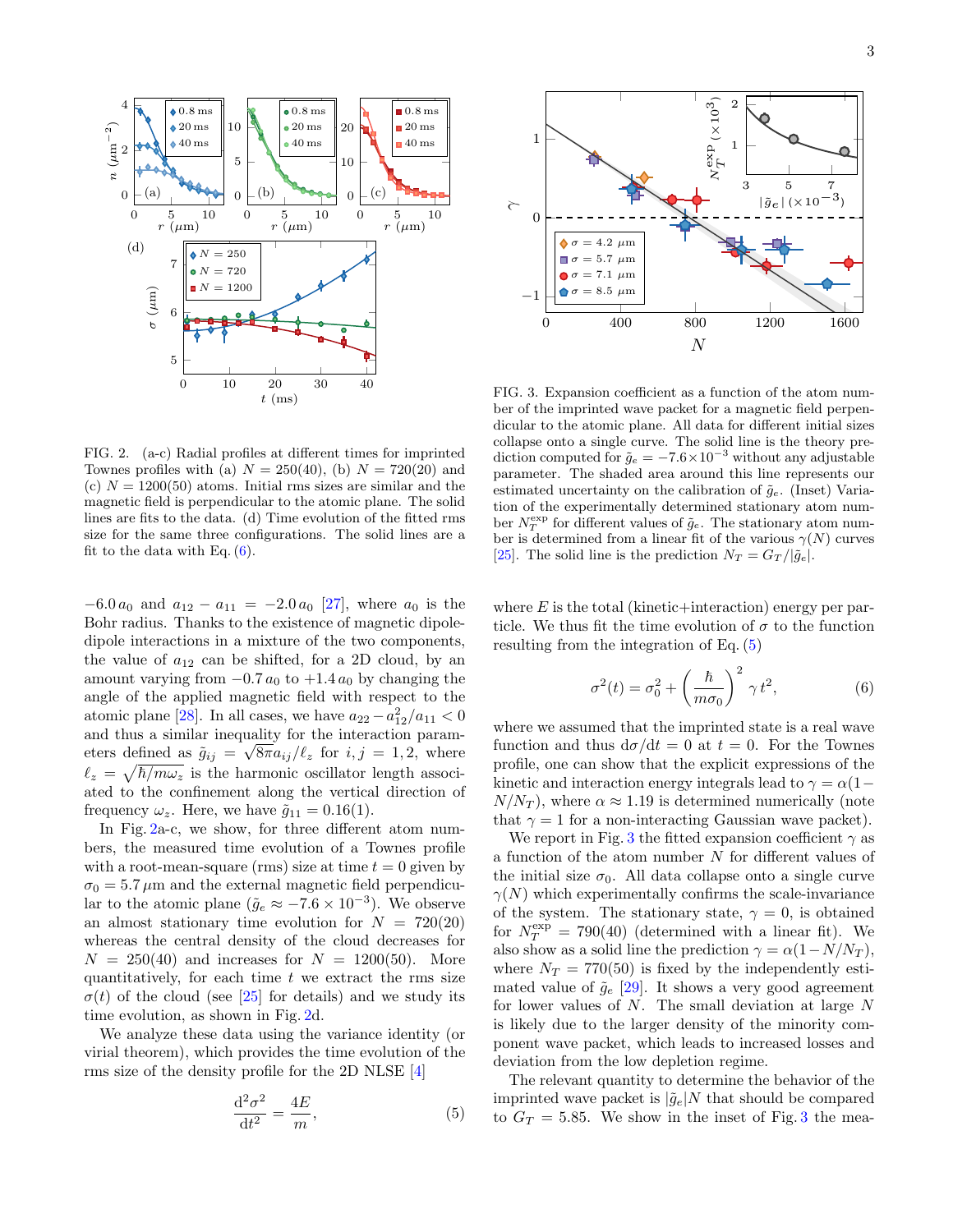

<span id="page-3-0"></span>FIG. 4. Time evolution of a Gaussian profile with  $N \sim 800 \sim$  $N_G$ . (a) The chosen atom number corresponds to a zero energy state as shown by the almost stationary rms size. However, the density profile shown in (b) evolves with time in contrast to the Townes profile shown in Fig. [2b](#page-2-1).

sured variation of  $N_T^{\text{exp}}$  when varying the orientation of the applied magnetic field with respect to the atomic plane and hence the interspecies scattering length. We confirm the prediction  $N_T = G_T/|\tilde{g}_e|$  with  $\tilde{g}_e$  varying from  $-3.9$  to  $-7.6 \times 10^{-3}$  [\[25,](#page-4-15) [28\]](#page-4-18).

For an arbitrary density profile there always exists an atom number such that the energy of Eq. [\(1\)](#page-0-2) is zero and hence, from Eq.  $(5)$ , the rms size is stationary. Of course, this is not sufficient to achieve a fully stationary profile. We illustrate this point in Fig. [4](#page-3-0) for the case of an initial Gaussian profile, for which a zero energy is obtained for  $N_G = 2\pi/|\tilde{q}_e|$  [\[30\]](#page-4-20). We check in Fig. [4a](#page-3-0) that this number leads to a stationary rms. However, the observed density distribution is clearly not stationary as shown in Fig. [4b](#page-3-0).

Our approach using a two-component gas raises new specific questions. For instance, for a wave packet with large enough  $G$ , the central density can diverge at a finite time in the single-component case whereas such a collapsing behaviour cannot occur in the two-component case with repulsive interactions (all  $\tilde{g}_{ij} > 0$ ). Indeed, as the minority component density becomes comparable to the bath one, the bath brings a new length scale to the effective one-component description, thus breaking scale invariance. Let us briefly discuss this problem in the case of close interaction parameters  $\tilde{g}_{ij},$  which is relevant for the two states of <sup>87</sup>Rb used here. In this limit, the coupled NLSEs describing the binary system can be simplified into a single one describing the equilibrium state of component  $|2\rangle$ , without requiring a weak depletion approximation [\[25\]](#page-4-15). Introducing the bath density  $n_{\infty}$ , we expand this single-component equation at first order  $\phi^2/n_{\infty}$  and obtain

<span id="page-3-1"></span>
$$
-\frac{1}{2}\nabla^2\phi - G\phi^3 - \frac{N}{4}\frac{(\nabla^2\phi^2)}{n_{\infty}}\phi = \mu\phi.
$$
 (7)

We recover Eq.  $(3)$  with the same effective interaction parameter  $G = -N\tilde{g}_e$ , but with an additional stabilizing

term which breaks scale-invariance. The influence of this term was investigated in a different context in Ref. [\[31\]](#page-4-21). Contrary to the case of the cubic equation, it leads for any atom number  $N > N_T$  to a localized ground state solution with a well-defined size  $\sigma_N$ . We checked that for all data reported in Fig. [3](#page-2-3) the shift of the stationary atom number due to the additional stabilizing term of Eq.  $(7)$ remains small  $(\lesssim 10\%)$  [\[25\]](#page-4-15).

Scale invariance is also broken in the one-component case when one regularizes the contact potential that leads to the interaction energy term  $-G \int |\phi|^4$  in Eq. [\(1\)](#page-0-2) [\[32–](#page-4-22) [34\]](#page-5-0). Such a regularization is not required as long as one restricts to the classical field approach of Eqs.  $(1,4)$  $(1,4)$ , valid for  $|\tilde{g}_e| \ll 1$  [\[35\]](#page-5-1), but it becomes compulsory for larger  $|\tilde{g}_e|$  where a quantum treatment of atomic interactions is in order. After regularization, the interaction strength  $\tilde{g}_e$  becomes a running coupling constant. Then, there exists a stable solution of size  $\sigma_N$  and energy  $E_N$  for any value of the atom number  $N$  with the geometric scaling  $\sigma_{N+1}/\sigma_N \approx 0.34$  [\[32\]](#page-4-22). In practice, the predicted value for  $\sigma_N$  is physically reasonable only for  $|N - N_T| \sim$ few units. Morever, for  $|\tilde{g}_e| \ll 1$ , as explored here, the typical evolution time scale of a N-particle state with a Townes profile of size  $\sigma$  slightly different from  $\sigma_N$  will be prohibitively long [\[25\]](#page-4-15). In the case  $|\tilde{g}_e| \sim 1$ , a realistic droplet size would be achieved for only a few atoms and one could observe the predicted scaling of  $\sigma_N$  with N.

It is also interesting to put our work in perspective with the physics of quantum droplets [\[36,](#page-5-2) [37\]](#page-5-3) or mixed bubbles [\[38\]](#page-5-4), which has recently attracted great interest. Such droplets have been observed in 1D or 3D geometries [\[39–](#page-5-5)[44\]](#page-5-6). Their formation results from the competition between a tunable mean-field attractive term and a beyond-mean field repulsive term. The scaling of the two terms with density is different and leads to a stable equilibrium with a droplet size that depends on the particle number. In this Letter, the observed 2D solitons are purely mean-field objects resulting from the balance between effective attractive interactions and kinetic energy.

To summarize, we have presented a new platform to explore the physics of solitons in two dimensions. Higher order solutions of the 2D NLSE, with nodes in the density profile [\[45,](#page-5-7) [46\]](#page-5-8) or vortex solitons [\[47\]](#page-5-9), can also be investigated with similar methods. Another natural extension consists in printing solitons with a well-defined momentum imparted by the two-photon Raman transfer. Propagation, interaction or fusion of solitons could then be explored [\[48–](#page-5-10)[51\]](#page-5-11). Additionally, whereas we focused here on the equilibrium solution at zero temperature, it will be interesting to study the elementary excitations of these solitons [\[52\]](#page-5-12), as well as the role of finite temperature on the dynamical behavior of these objects [\[53\]](#page-5-13).

This work is supported by ERC (Synergy UQUAM), European Union's Horizon 2020 Programme (QuantERA NAQUAS project) and the ANR-18-CE30-0010 grant. We thank D. Petrov for fruitful discussions and G. Chau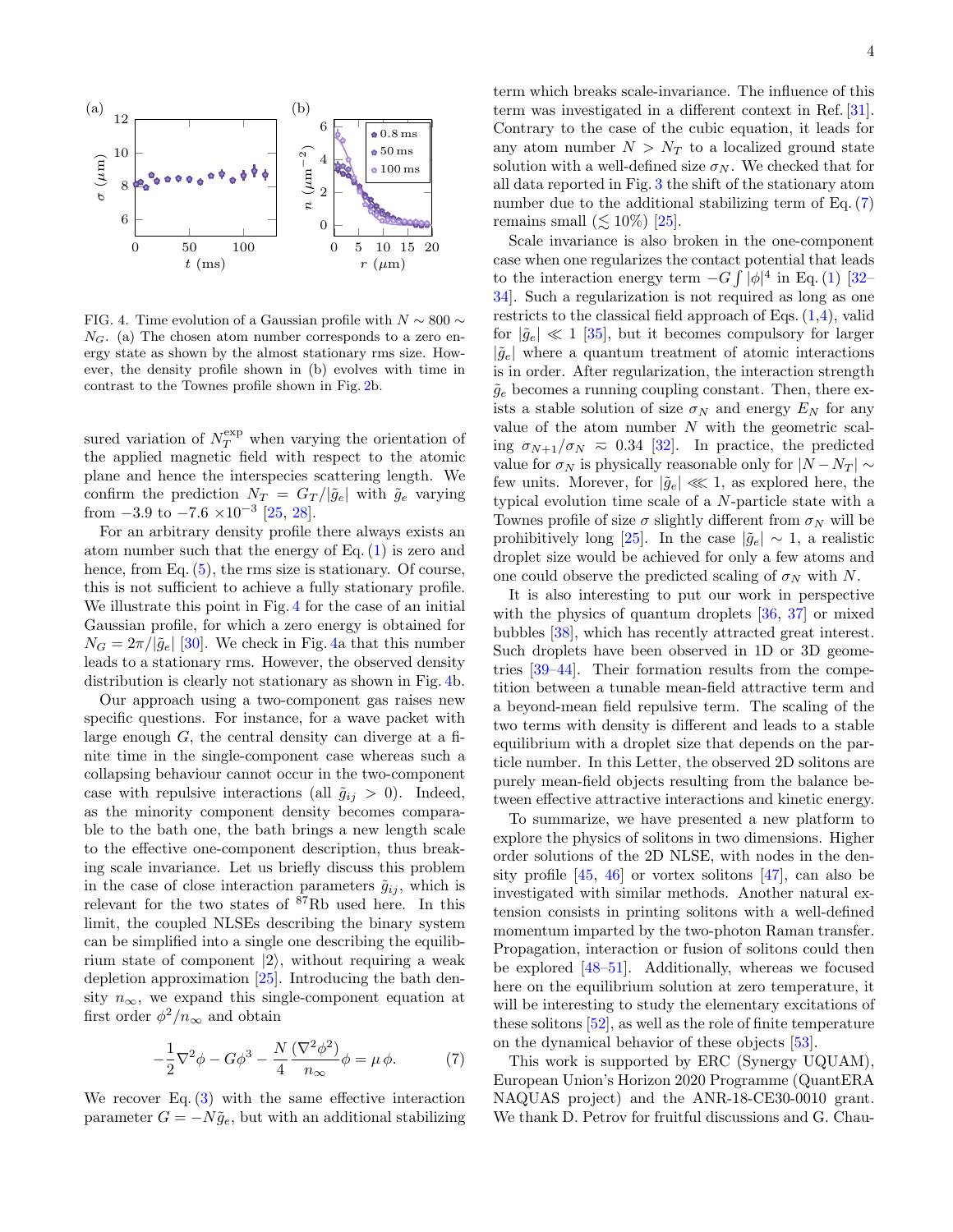veau for his participation to the final stage of the project.

- <span id="page-4-0"></span>[1] T. Dauxois and M. Peyrard, Physics of solitons (Cambridge University Press, 2006).
- <span id="page-4-1"></span>[2] Y.V. Kartashov, G.E. Astrakharchik, B.A. Malomed, and L. Torner, "Frontiers in multidimensional selftrapping of nonlinear fields and matter," [Nat. Rev. Phys.](https://doi.org/10.1038/s42254-019-0025-7) 1[, 185 \(2019\).](https://doi.org/10.1038/s42254-019-0025-7)
- <span id="page-4-2"></span>[3] R.Y. Chiao, E. Garmire, and C.H. Townes, "Selftrapping of optical beams," [Phys. Rev. Lett.](https://doi.org/10.1103/PhysRevLett.13.479) 13, 479 [\(1964\).](https://doi.org/10.1103/PhysRevLett.13.479)
- <span id="page-4-3"></span>[4] L.P. Pitaevskii and A. Rosch, "Breathing modes and hidden symmetry of trapped atoms in two dimensions," Phys. Rev. A 55[, R853 \(1997\).](https://doi.org/ 10.1103/PhysRevA.55.R853)
- <span id="page-4-4"></span>[5] J.E. Bjorkholm and A.A. Ashkin, "CW self-focusing and self-trapping of light in sodium vapor," [Phys. Rev. Lett.](https://doi.org/ 10.1103/PhysRevLett.32.129) 32[, 129 \(1974\).](https://doi.org/ 10.1103/PhysRevLett.32.129)
- [6] A. Barthelemy, S. Maneuf, and C. Froehly, "Propagation soliton et auto-confinement de faisceaux laser par non linearité optique de Kerr," [Opt. Comm.](https://doi.org/10.1016/0030-4018(85)90047-1) 55, 201 (1985).
- <span id="page-4-5"></span>[7] K.D. Moll, A.L. Gaeta, and G. Fibich, "Self-similar optical wave collapse: Observation of the Townes profile," [Phys. Rev. Lett.](https://doi.org/ 10.1103/PhysRevLett.90.203902) 90, 203902 (2003).
- <span id="page-4-6"></span>[8] W.E. Torruellas, Z. Wang, D.J. Hagan, E.W. VanStryland, G.I. Stegeman, L. Torner, and C.R. Menyuk, "Observation of two-dimensional spatial solitary waves in a quadratic medium," [Phys. Rev. Lett.](https://doi.org/10.1103/PhysRevLett.74.5036) 74, 5036 (1995).
- [9] E.L. Falcão Filho, C.B. de Araújo, G. Boudebs, H. Leblond, and V. Skarka, "Robust two-dimensional spatial solitons in liquid carbon disulfide," [Phys. Rev.](https://doi.org/ 10.1103/PhysRevLett.110.013901) Lett. **110**[, 013901 \(2013\).](https://doi.org/ 10.1103/PhysRevLett.110.013901)
- [10] A.S. Reyna, K.C. Jorge, and C.B. de Araújo, "Twodimensional solitons in a quintic-septimal medium," Phys. Rev. A 90[, 063835 \(2014\).](https://doi.org/10.1103/PhysRevA.90.063835)
- [11] G.C. Duree, J.L. Shultz, G.J. Salamo, M. Segev, A. Yariv, B. Crosignani, P. Di Porto, E.J. Sharp, and R.R. Neurgaonkar, "Observation of self-trapping of an optical beam due to the photorefractive effect," [Phys.](https://doi.org/10.1103/PhysRevLett.71.533) Rev. Lett. 71[, 533 \(1993\).](https://doi.org/10.1103/PhysRevLett.71.533)
- [12] A. Pasquazi, S. Stivala, G. Assanto, J. Gonzalo, J. Solis, and C.N. Afonso, "Near-infrared spatial solitons in heavy metal oxide glasses," Opt. Lett. 32[, 2103 \(2007\).](https://doi.org/10.1364/OL.32.002103)
- [13] J.W. Fleischer, M. Segev, N.K. Efremidis, and D.N. Christodoulides, "Observation of two-dimensional discrete solitons in optically induced nonlinear photonic lattices," Nature 422[, 147 \(2003\).](https://doi.org/10.1038/nature01452)
- <span id="page-4-7"></span>[14] E.A. Cerda-Méndez, D. Sarkar, D.N. Krizhanovskii, S.S. Gavrilov, K. Biermann, M.S. Skolnick, and P.V. Santos, "Exciton-polariton gap solitons in two-dimensional lattices," [Phys. Rev. Lett.](https://doi.org/10.1103/PhysRevLett.111.146401) 111, 146401 (2013).
- <span id="page-4-8"></span>[15] S. Burger, K. Bongs, S. Dettmer, W. Ertmer, K. Sengstock, A. Sanpera, G. V. Shlyapnikov, and M. Lewenstein, "Dark solitons in Bose-Einstein condensates," [Phys. Rev. Lett.](https://doi.org/ 10.1103/PhysRevLett.83.5198) 83, 5198 (1999).
- [16] J. Denschlag, J.E. Simsarian, D.L. Feder, C.W. Clark, L.A. Collins, J. Cubizolles, L. Deng, E.W. Hagley, K. Helmerson, W.P. Reinhardt, S.L. Rolston, B.I. Schneider, and W.D. Phillips, "Generating solitons by phase engineering of a Bose-Einstein condensate," [Science](https://doi.org/10.1126/science.287.5450.97) 287, [97–101 \(2000\).](https://doi.org/10.1126/science.287.5450.97)
- [17] L. Khaykovich, F. Schreck, G. Ferrari, T. Bourdel, J. Cubizolles, L.D. Carr, Y. Castin, and C. Salomon, "Formation of a matter-wave bright soliton," [Science](https://doi.org/10.1126/science.1071021) 296, 1290 [\(2002\).](https://doi.org/10.1126/science.1071021)
- [18] K.E. Strecker, G.B. Partridge, A.G. Truscott, and R.G. Hulet, "Formation and propagation of matter-wave soliton trains," Nature 417[, 150 \(2002\).](https://doi.org/10.1038/nature747)
- <span id="page-4-9"></span>[19] B. Eiermann, Th. Anker, M. Albiez, M. Taglieber, P. Treutlein, K.-P. Marzlin, and M.K. Oberthaler, "Bright Bose-Einstein gap solitons of atoms with repulsive interaction," [Phys. Rev. Lett.](https://doi.org/ 10.1103/PhysRevLett.92.230401) 92, 230401 (2004).
- <span id="page-4-10"></span>[20] C.-A. Chen and C.-L. Hung, "Observation of universal quench dynamics and Townes soliton formation from modulational instability in two-dimensional Bose gases," [Phys. Rev. Lett](https://link.aps.org/doi/10.1103/PhysRevLett.XXX) 125, 250401 (2020).
- <span id="page-4-11"></span>[21] C.J. Pethick and H. Smith, Bose–Einstein condensation in dilute gases (Cambridge university press, 2008).
- <span id="page-4-12"></span>[22] E. Timmermans, "Phase separation of Bose-Einstein condensates," [Phys. Rev. Lett.](https://doi.org/ 10.1103/PhysRevLett.81.5718) 81, 5718 (1998).
- <span id="page-4-13"></span>[23] J. L. Ville, T. Bienaimé, R. Saint-Jalm, L. Corman, M. Aidelsburger, L. Chomaz, K. Kleinlein, D. Perconte, S. Nascimbène, J. Dalibard, and J. Beugnon, "Loading and compression of a single two-dimensional Bose gas in an optical accordion," Phys. Rev. A 95[, 013632 \(2017\).](https://doi.org/10.1103/PhysRevA.95.013632)
- <span id="page-4-14"></span>[24] R. Saint-Jalm, P. C. M. Castilho, É. Le Cerf, B. Bakkali-Hassani, J.-L. Ville, S. Nascimbene, J. Beugnon, and J. Dalibard, "Dynamical symmetry and breathers in a two-dimensional Bose gas," [Phys. Rev. X](https://doi.org/10.1103/PhysRevX.9.021035) 9, 021035 [\(2019\).](https://doi.org/10.1103/PhysRevX.9.021035)
- <span id="page-4-15"></span>[25] "For details, see Supplemental Materials,".
- <span id="page-4-16"></span>[26] Y.-Q. Zou, É. Le Cerf, B. Bakkali-Hassani, C. Maury, G. Chauveau, P.C.M. Castilho, R. Saint-Jalm, S. Nascimbene, J. Dalibard, and J. Beugnon, "Optical control of the density and spin spatial profiles of a planar Bose gas," [arXiv:2102.05492 \(2021\).](https://arxiv.org/abs/2102.05492)
- <span id="page-4-17"></span>[27] P.A. Altin, G. McDonald, D. Döring, J.E. Debs, T.H. Barter, J.D. Close, N.P. Robins, S.A. Haine, T.M. Hanna, and R.P. Anderson, "Optically trapped atom interferometry using the clock transition of large  ${}^{87}Rb$ Bose–Einstein condensates," [New J. Phys.](https://doi.org/10.1088/1367-2630/13/6/065020) 13, 065020 [\(2011\).](https://doi.org/10.1088/1367-2630/13/6/065020)
- <span id="page-4-18"></span>[28] Y.-Q. Zou, B. Bakkali-Hassani, C. Maury, É. Le Cerf, S. Nascimbene, J. Dalibard, and J. Beugnon, "Magnetic dipolar interaction between hyperfine clock states in a planar alkali Bose gas," [Phys. Rev. Lett.](https://doi.org/ 10.1103/PhysRevLett.125.233604) 125, 233604 [\(2020\).](https://doi.org/ 10.1103/PhysRevLett.125.233604)
- <span id="page-4-19"></span>[29] The reported uncertainties on the measured atom number are associated to the statistical variations of the cloud over the different repetitions of the experiment. Systematic errors on the atom number calibration are estimated to be on the order of 10%. The determination of  $N_T$  is sensitive to the knowledge of the scattering length differences. A variation of these two differences by  $0.1 a_0$ corresponds to a variation of  $N_T$  by  $\approx 50$  atoms for our experimental parameters.
- <span id="page-4-20"></span>[30] G. Fibich and A.L. Gaeta, "Critical power for selffocusing in bulk media and in hollow waveguides," [Opt.](https://doi.org/ 10.1364/OL.25.000335) Lett. **25**[, 335–337 \(2000\).](https://doi.org/ 10.1364/OL.25.000335)
- <span id="page-4-21"></span>[31] N.N. Rosanov, A.G. Vladimirov, D.V. Skryabin, and W.J. Firth, "Internal oscillations of solitons in twodimensional NLS equation with nonlocal nonlinearity," [Phys. Lett. A](https://doi.org/10.1016/S0375-9601(01)00835-0) 293, 45 (2002).
- <span id="page-4-22"></span>[32] H.-W. Hammer and D.T. Son, "Universal properties of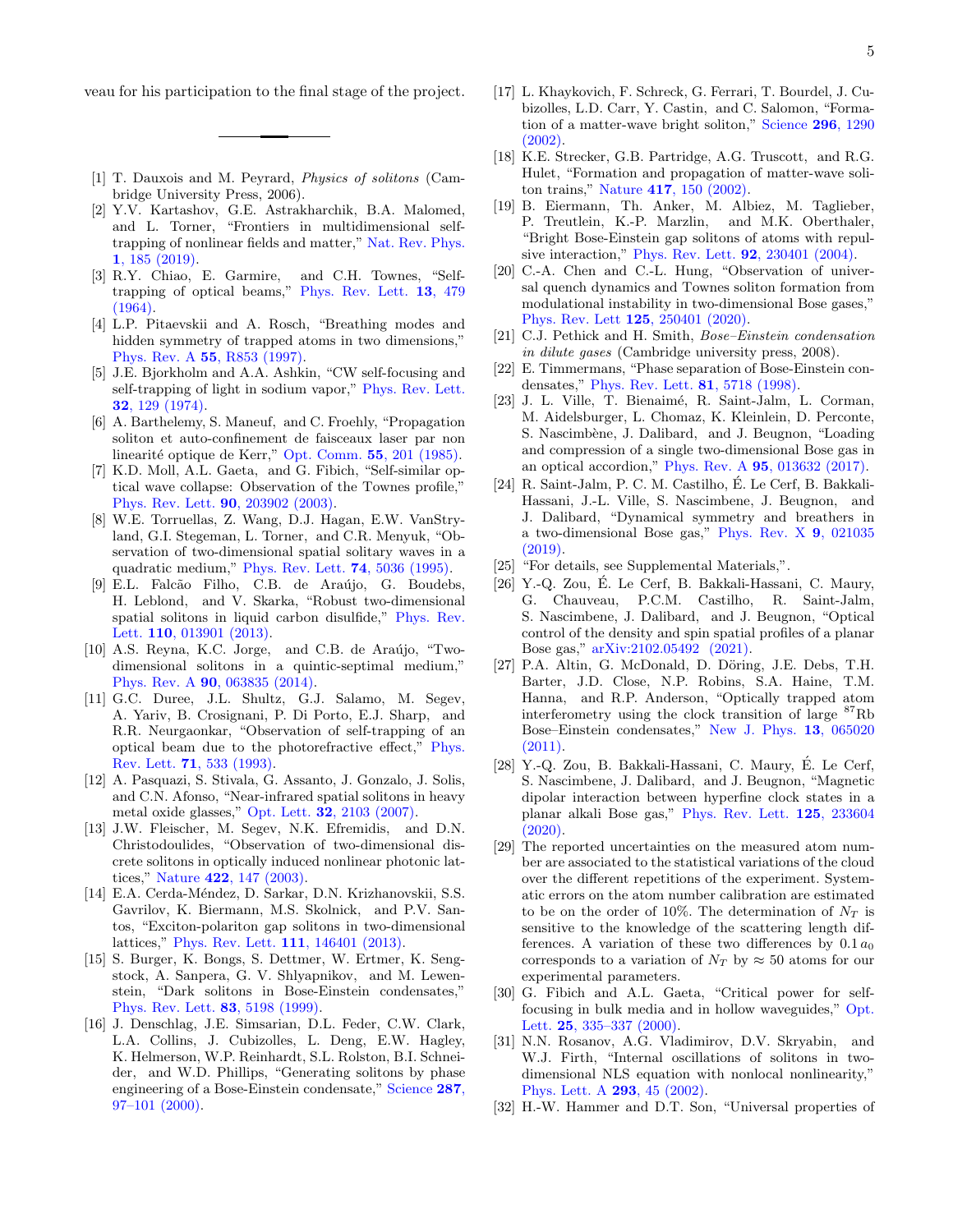two-dimensional boson droplets," [Phys. Rev. Lett.](https://doi.org/ 10.1103/PhysRevLett.93.250408) 93, [250408 \(2004\).](https://doi.org/ 10.1103/PhysRevLett.93.250408)

- [33] D. Lee, "Large-N droplets in two dimensions," [Phys.](https://doi.org/10.1103/PhysRevA.73.063204) Rev. A 73[, 063204 \(2006\).](https://doi.org/10.1103/PhysRevA.73.063204)
- <span id="page-5-0"></span>[34] B. Bazak and D.S. Petrov, "Energy of N two-dimensional bosons with zero-range interactions," [New J. Phys.](https://doi.org/10.1088/1367-2630/aaa64f) 20, [023045 \(2018\).](https://doi.org/10.1088/1367-2630/aaa64f)
- <span id="page-5-1"></span>[35] B.V. Svistunov, E.S. Babaev, and N.V. Prokof'ev, Superfluid states of matter (Crc Press, 2015).
- <span id="page-5-2"></span>[36] A. Bulgac, "Dilute quantum droplets," [Phys. Rev. Lett.](https://doi.org/10.1103/PhysRevLett.89.050402) 89[, 050402 \(2002\).](https://doi.org/10.1103/PhysRevLett.89.050402)
- <span id="page-5-3"></span>[37] D.S. Petrov, "Quantum mechanical stabilization of a collapsing Bose-Bose mixture," [Phys. Rev. Lett.](https://doi.org/10.1103/PhysRevLett.115.155302) 115, [155302 \(2015\).](https://doi.org/10.1103/PhysRevLett.115.155302)
- <span id="page-5-4"></span>[38] P. Naidon and D.S. Petrov, "Mixed bubbles in Bose-Bose mixtures," arXiv:2008.05870 (2020).
- <span id="page-5-5"></span>[39] M. Schmitt, M. Wenzel, F. Böttcher, I. Ferrier-Barbut, and T. Pfau, "Self-bound droplets of a dilute magnetic quantum liquid," Nature 539[, 259 \(2016\).](https://doi.org/10.1038/nature20126)
- [40] I. Ferrier-Barbut, H. Kadau, M. Schmitt, M. Wenzel, and T. Pfau, "Observation of quantum droplets in a strongly dipolar Bose gas," [Phys. Rev. Lett.](https://doi.org/10.1103/PhysRevLett.116.215301) 116, 215301 [\(2016\).](https://doi.org/10.1103/PhysRevLett.116.215301)
- [41] L. Chomaz, S. Baier, D. Petter, M.J. Mark, F. Wächtler, L. Santos, and F. Ferlaino, "Quantum-fluctuation-driven crossover from a dilute Bose-Einstein condensate to a macrodroplet in a dipolar quantum fluid," [Phys. Rev.](https://doi.org/10.1103/PhysRevX.6.041039) X 6[, 041039 \(2016\).](https://doi.org/10.1103/PhysRevX.6.041039)
- [42] C.R. Cabrera, L. Tanzi, J. Sanz, B. Naylor, P. Thomas, P. Cheiney, and L. Tarruell, "Quantum liquid droplets in a mixture of Bose-Einstein condensates," [Science](https://doi.org/10.1126/science.aao5686) 359, [301 \(2018\).](https://doi.org/10.1126/science.aao5686)
- [43] G. Semeghini, G. Ferioli, L. Masi, C. Mazzinghi, L. Wolswijk, F. Minardi, M. Modugno, G. Modugno, M. Inguscio, and M. Fattori, "Self-bound quantum droplets of atomic mixtures in free space," [Phys. Rev. Lett.](https://doi.org/10.1103/PhysRevLett.120.235301) 120, [235301 \(2018\).](https://doi.org/10.1103/PhysRevLett.120.235301)
- <span id="page-5-6"></span>[44] P. Cheiney, C.R. Cabrera, J. Sanz, B. Naylor, L. Tanzi, and L. Tarruell, "Bright soliton to quantum droplet transition in a mixture of Bose-Einstein condensates," [Phys.](https://doi.org/ 10.1103/PhysRevLett.120.135301) Rev. Lett. 120[, 135301 \(2018\).](https://doi.org/ 10.1103/PhysRevLett.120.135301)
- <span id="page-5-7"></span>[45] H.A. Haus, "Higher order trapped light beam solutions," [Appl. Phys. Lett.](https://doi.org/10.1063/1.1754519) 8, 128 (1966).
- <span id="page-5-8"></span>[46] V.E. Zakharov, V.V. Sobolev, and V.C. Synakh, "Behavior of light beams in nonlinear media," Sov. Phys. JETP 33, 77 (1971).
- <span id="page-5-9"></span>[47] V.I. Kruglov and R.A. Vlasov, "Spiral self-trapping propagation of optical beams in media with cubic nonlinearity," [Phys. Lett. A](https://doi.org/ https://doi.org/10.1016/0375-9601(85)90481-5) 111, 401 (1985).
- <span id="page-5-10"></span>[48] G.I. Stegeman and M. Segev, "Optical spatial solitons and their interactions: universality and diversity," [Sci](https://doi.org/10.1126/science.286.5444.1518)ence 286[, 1518 \(1999\).](https://doi.org/10.1126/science.286.5444.1518)
- [49] S.L. Cornish, S.T. Thompson, and C.E. Wieman, "Formation of bright matter-wave solitons during the collapse of attractive Bose-Einstein condensates," [Phys.](https://doi.org/10.1103/PhysRevLett.96.170401) Rev. Lett. 96[, 170401 \(2006\).](https://doi.org/10.1103/PhysRevLett.96.170401)
- [50] J.H.V. Nguyen, P. Dyke, D. Luo, B.A. Malomed, and R.G. Hulet, "Collisions of matter-wave solitons," [Nat.](https://doi.org/10.1038/nphys3135) Phys. 10[, 918–922 \(2014\).](https://doi.org/10.1038/nphys3135)
- <span id="page-5-11"></span>[51] G. Ferioli, G. Semeghini, L. Masi, G. Giusti, G. Modugno, M. Inguscio, A. Gallemí, A. Recati, and M. Fattori, "Collisions of self-bound quantum droplets," [Phys.](https://doi.org/ 10.1103/PhysRevLett.122.090401) Rev. Lett. 122[, 090401 \(2019\).](https://doi.org/ 10.1103/PhysRevLett.122.090401)
- <span id="page-5-12"></span>[52] V.M. Malkin and E.G. Shapiro, "Elementary excitations

for solitons of the nonlinear Schrödinger equation," [Phys](https://doi.org/10.1016/0167-2789(91)90161-2)[ica D: Nonlinear Phenomena](https://doi.org/10.1016/0167-2789(91)90161-2) 53, 25 (1991).

- <span id="page-5-13"></span>[53] S. Sinha, A.Yu. Cherny, D. Kovrizhin, and J. Brand, "Friction and diffusion of matter-wave bright solitons," [Phys. Rev. Lett.](https://doi.org/10.1103/PhysRevLett.96.030406) 96, 030406 (2006).
- <span id="page-5-14"></span>[54] V.E. Zakharov, "Instability of self-focusing of light," Sov. Phys. JETP 26, 994 (1968).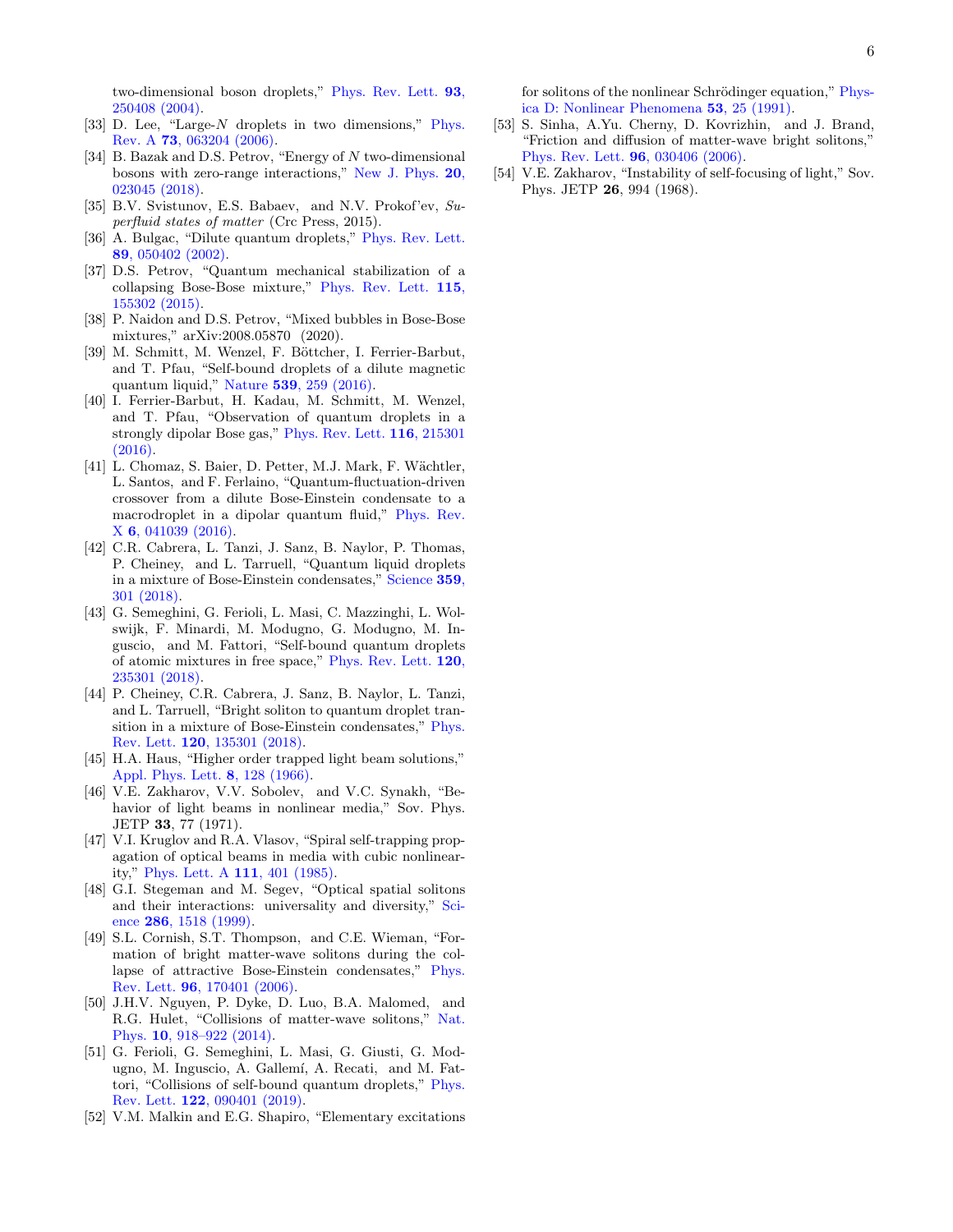# SUPPLEMENTAL MATERIAL

### 1 - Raman beam shaping

We describe the procedure for preparing a twocomponent gas with a specific spin pattern, as reported in the main text. We start from a homogeneous sample of atoms in state  $|1\rangle$  filling a disk-shaped box potential of radius  $R = 20 \,\mu\text{m}$ , with a 2D-density defined as  $n_{\infty}$ . Atoms are transferred from state  $|1\rangle$  to state  $|2\rangle$  using a pair of co-propagating Raman beams along the  $\hat{z}$ -direction, the two beams having the same waist  $w \sim 40 \,\mu \text{m}$ . The frequency difference between the two beams is resonant with the hyperfine energy splitting of 6.8 GHz between the two states. In addition, the wavelength of each beam is set to  $\lambda \simeq 789.9 \,\mathrm{nm}$ , in between the D1 and D2 lines of <sup>87</sup>Rb. This allows us to cancel the scalar light-shift induced by the Raman beams which could, because of intensity gradients, print a non-uniform phase on the atomic states over the cloud size. The Raman pulse duration is short enough  $\left($  < 25  $\mu$ s for all data studied in the main text) so that no dynamics occur during the transfer.

Before reaching the atomic plane, the Raman beams reflect on a DMD (DLP7000 from Texas Instruments interfaced by Vialux GmbH) which we use as an intensity modulator to tune the intensity and hence the local Rabi frequency of the Raman beams driving the atomic transition. Despite the fact that such a modulator displays a binary image ("black or white"), we can create a greylevel image on the atoms by averaging the contribution of many pixels over a size of  $1 \mu m$ , which corresponds to both our typical optical resolution and the effective pixel size in the atomic plane of the camera used to image the cloud. The protocol to create such spin patterns is based on an iterative algorithm which minimizes the difference between the measured spin distribution and the targeted one and is discussed in more detail in Ref. [\[26\]](#page-4-16).

#### 2 - Effective single-component description

We present the derivation of an effective singlecomponent description of our two-component system, focusing on the ground state wavefunction. The atomic mixture is described by two coupled non-linear Schrödinger equations (NLSEs)

$$
\tilde{\mu}_1 \phi_1 = -\frac{1}{2} \nabla^2 \phi_1 + (\tilde{g}_{11} n_1 + \tilde{g}_{12} n_2) \phi_1, \tag{8}
$$

$$
\tilde{\mu}_2 \phi_2 = -\frac{1}{2} \nabla^2 \phi_2 + (\tilde{g}_{12} n_1 + \tilde{g}_{22} n_2) \phi_2, \tag{9}
$$

where  $n_i$  is the atomic density for the spin state i. We also introduce the reduced chemical potentials  $\tilde{\mu}_i =$  $m\mu_i/\hbar^2$ . We are interested in localized wavefunctions for the component  $|2\rangle$  immersed in a bath of atoms in state

 $|1\rangle$  extending to infinity. Therefore, the chemical potential  $\mu_1$  for the component  $|1\rangle$  equals the mean field energy shift  $g_{11}n_{\infty}$  at the asymptotic density  $n_{\infty}$ .

The effective single-component description relies on the vicinity of the interaction coupling constants, i.e.

<span id="page-6-0"></span>
$$
\frac{|\tilde{g}_{12} - \tilde{g}_{11}|}{\tilde{g}_{11}}, \quad \frac{|\tilde{g}_{22} - \tilde{g}_{11}|}{\tilde{g}_{11}} \ll 1, \tag{10}
$$

which allows one to simplify the NLSE at lowest order in these small parameters. In this situation, we expect the low-energy dynamics to be dominated by spin waves, such that the total density  $n_1 + n_2 = n_\infty + \delta n$ is weakly perturbed, with an excess density  $\delta n$  satisfying  $|\delta n| \ll n_{\infty}$ . At low energy, the relevant spatial variations occur on the scale of the spin healing length  $[22]$ , which largely exceeds the bath healing length  $\xi = 1/\sqrt{\tilde{g}_{11} n_{\infty}}$ . Therefore, the Laplacian operator can itself be considered of order one in the small parameters defined in Eq.  $(10)$ , such that the term  $\nabla^2 \phi_1$  in Eq. [\(8\)](#page-6-1) can be replaced, at orsuch that the term  $\sqrt{\phi_1}$  in Eq. (8) can be replaced, at order one, by  $\nabla^2 \sqrt{n_{\infty} - n_2}$  (assuming a real-valued wavefunction). This approximation allows one to express the excess density  $\delta n$  in terms of the second component only, as

$$
\tilde{g}_{11}\delta n = \frac{\nabla^2 \sqrt{n_{\infty} - n_2}}{2\sqrt{n_{\infty} - n_2}} + (\tilde{g}_{11} - \tilde{g}_{12})n_2.
$$
 (11)

Inserting this expression in Eq.  $(9)$ , we obtain an effective single-component equation for component  $|2\rangle$ . As we focus only on component  $|2\rangle$  hereafter, we drop the index 2  $(\phi_2, n_2, \tilde{\mu}_2 \rightarrow \phi, n, \tilde{\mu})$  and write the effective equation

<span id="page-6-3"></span>
$$
\tilde{\mu}\phi = \tilde{g}_{12}n_{\infty}\phi - \frac{1}{2}\nabla^2\phi + \tilde{g}_e n\phi + \frac{\nabla^2\sqrt{n_{\infty} - n}}{2\sqrt{n_{\infty} - n}}\phi, \quad (12)
$$

where we introduce the effective coupling constant

$$
\tilde{g}_e = \tilde{g}_{22} - \frac{\tilde{g}_{12}^2}{\tilde{g}_{11}}.
$$
\n(13)

The term  $\tilde{g}_{12}n_{\infty}\phi$  corresponds to the interaction energy cost for adding a single particle of component  $|2\rangle$  into the bath. Such a global energy shift plays no role in the following, and we absorb it in the chemical potential hereafter. Eq.  $(12)$  is a non-linear Schrödinger equation with two non-linear terms. The term  $\tilde{g}_e n \phi$  is a standard cubic nonlinearity, corresponding to an effective system of bosonic particles with contact interactions and coupling constant  $\tilde{g}_e$  [\[21\]](#page-4-11). The second term is more complex and plays a significant role when the density  $n$  becomes comparable to the asymptotic bath density  $n_{\infty}$ . To be more precise, one can expand, in the limit of large bath density, Eq. [\(12\)](#page-6-3) in powers of the depletion  $n/n_{\infty}$ . At minimal order we obtain the NLSE used in the main text

<span id="page-6-4"></span>
$$
\tilde{\mu}\phi = -\frac{1}{2}\nabla^2\phi + \tilde{g}_e n\phi,\tag{14}
$$

<span id="page-6-2"></span><span id="page-6-1"></span>with the coupling constant  $\tilde{g}_e$ .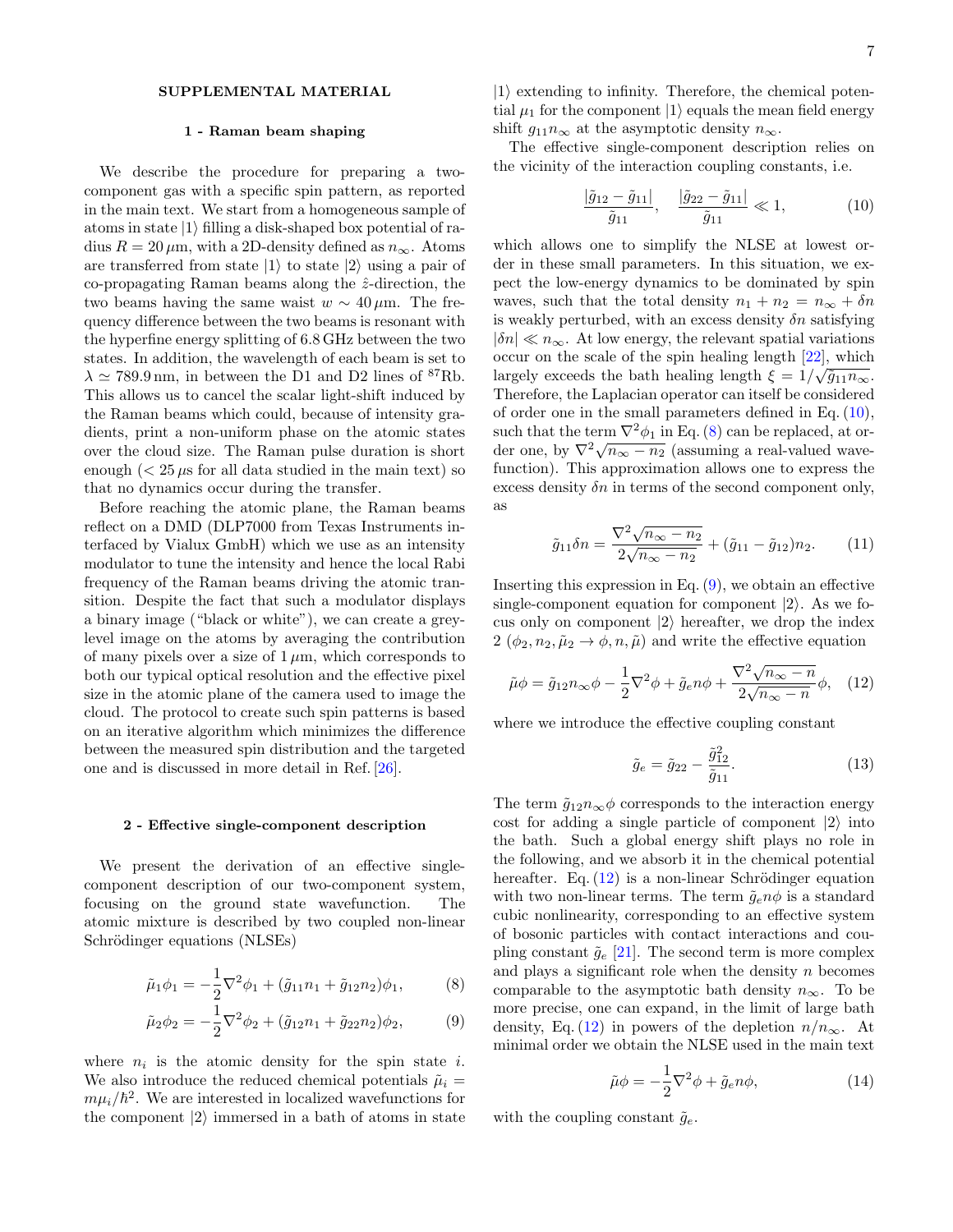In the case  $\tilde{g}_e < 0$  relevant for our experiments, this equation has, for each negative value of the chemical potential, a localized stationary solution – the so-called Townes soliton – that can be written as

<span id="page-7-3"></span>
$$
\phi_{\ell}(r) = \frac{1}{\ell \sqrt{G_T}} R(r/\ell),\tag{15}
$$

where we introduce the length  $\ell = 1/\sqrt{|\tilde{\mu}|}$  and R is the zero-node solution of the differential equation

<span id="page-7-0"></span>
$$
\left(\frac{1}{2}\nabla^2 + R^2 - 1\right)R = 0.\tag{16}
$$

This function is normalized to the value  $G_T =$  $\int d^2r R^2(r) \simeq 5.850$ . The wave functions  $\phi_{\ell}(r)$  correspond to zero-energy states that have the same atom number, equal to

$$
N = N_T = \frac{G_T}{|\tilde{g}_e|}.\tag{17}
$$

The self-similar nature of this family of solutions reflects the scale invariance of the NLSE in two dimensions given in Eq.  $(14)$ .

At next order in the perturbation, we obtain the equation

<span id="page-7-1"></span>
$$
\tilde{\mu}\phi = -\frac{1}{2}\nabla^2\phi + \tilde{g}_e n\phi - \frac{\nabla^2 n}{4n_\infty}\phi.
$$
 (18)

The additional term, which was considered in [\[31\]](#page-4-21), can be viewed as a weakly non-local interaction. Since it inbe viewed as a weakly non-local interaction. Since it in-<br>volves an explicit length scale  $1/\sqrt{n_{\infty}}$ , it breaks scale invariance, and we no longer expect self-similarity between stationary states. In a linear perturbative treatment, the stationary state is written as a weakly deformed Townes soliton

$$
\phi(r) \propto \frac{1}{\ell} R(r/\ell) + \frac{1}{2n_{\infty}\ell^3} R_2(r/\ell),\tag{19}
$$

where R is defined in Eq.  $(16)$  and  $R_2$  is the solution of

$$
\left(\frac{1}{2}\nabla^2 + 3R^2 - 1\right) R_2 = -\frac{1}{2}R\,\nabla^2 R^2. \tag{20}
$$

The atom number contained in the perturbed state is always larger than  $N_T$  and is pertubatively given by

<span id="page-7-2"></span>
$$
N \simeq N_T \left( 1 + 0.23 \frac{N_T}{n_{\infty} \ell^2} \right). \tag{21}
$$

This prediction is in good agreement with the results of numerical simulations described in the following Section.

### 3 - Beyond the weak depletion limit: simulations

We explore here the ground-state properties of our twocomponent system beyond the weak depletion regime. We compare the different approaches introduced in Section 2 of these Supplemental materials:

- The two coupled NLSEs given by Eqs. [\(8\)](#page-6-1)-[\(9\)](#page-6-2).
- The single component effective equation given in Eq. $(12)$ , valid for arbitrary depletion and close  $g_{ij}$ 's.
- The low depletion limit of the previous equation given by Eq. [\(18\)](#page-7-1) including the first order correction to the scale invariant attractive NLSE.

We show in Fig.  $5(a)$  $5(a)$  how the ground state atom number varies with respect to  $N_T$  when increasing the depletion for these three models. We also show the analytical prediction of Eq.  $(21)$  that we rewrite as

<span id="page-7-4"></span>
$$
N/N_T = 1 + 0.28 \,\epsilon. \tag{22}
$$

We have introduced the depletion parameter

$$
\epsilon = \frac{N_T/\sigma^2}{n_{\infty}},\tag{23}
$$

with  $\sigma$  the rms size of the corresponding state, which is related to the length  $\ell$  as  $\sigma \simeq 1.09 \ell$  for the Townes profile of Eq.  $(15)$ . This quantity can be viewed as the ratio between the typical peak density  $N_T / \sigma^2$  in the impurity component  $|2\rangle$  and the atom density  $n_{\infty}$  in the bath component  $|1\rangle$ . All models predict a similar shift of the ground state atom number for values of  $\epsilon \leq 0.25$ , which is the maximum value of all data presented in the main text. We also note that the single component effective model gives a faithful description of the two-component system for both the ground state atom number and the density profile showed in Fig. [5b](#page-8-0).

It is interesting to note that our work at small and intermediate depletions connects in the limit of fulldepletion of the bath ( $n \to n_{\infty}$  at the center of the bubble) to the physics of spin domains in an immiscible mixture, a situation in which the single-component effective equation introduced in this work may be of interest.

#### 4 - Experimental determination of the rms size

The results presented in the main text exploit the measured rms size  $\sigma^2$  defined as

$$
\sigma^2 = \frac{1}{N} \int d^2 r \, n(\mathbf{r}) \, r^2 - \langle \mathbf{r} \rangle^2,\tag{24}
$$

where *n* is the atomic density in state  $|2\rangle$ . Direct determination of the rms size is challenging experimentally. Indeed, the contribution of the points at large  $r$  is important for a 2D integral and our signal to noise ratio is poor in this region. Consequently, we use a fit to the data to determine the rms size. We detail below the choice of the fitting function and the fitting procedure. We confirmed the validity of this method by applying it to the results of numerical simulations of the two-component NLSEs.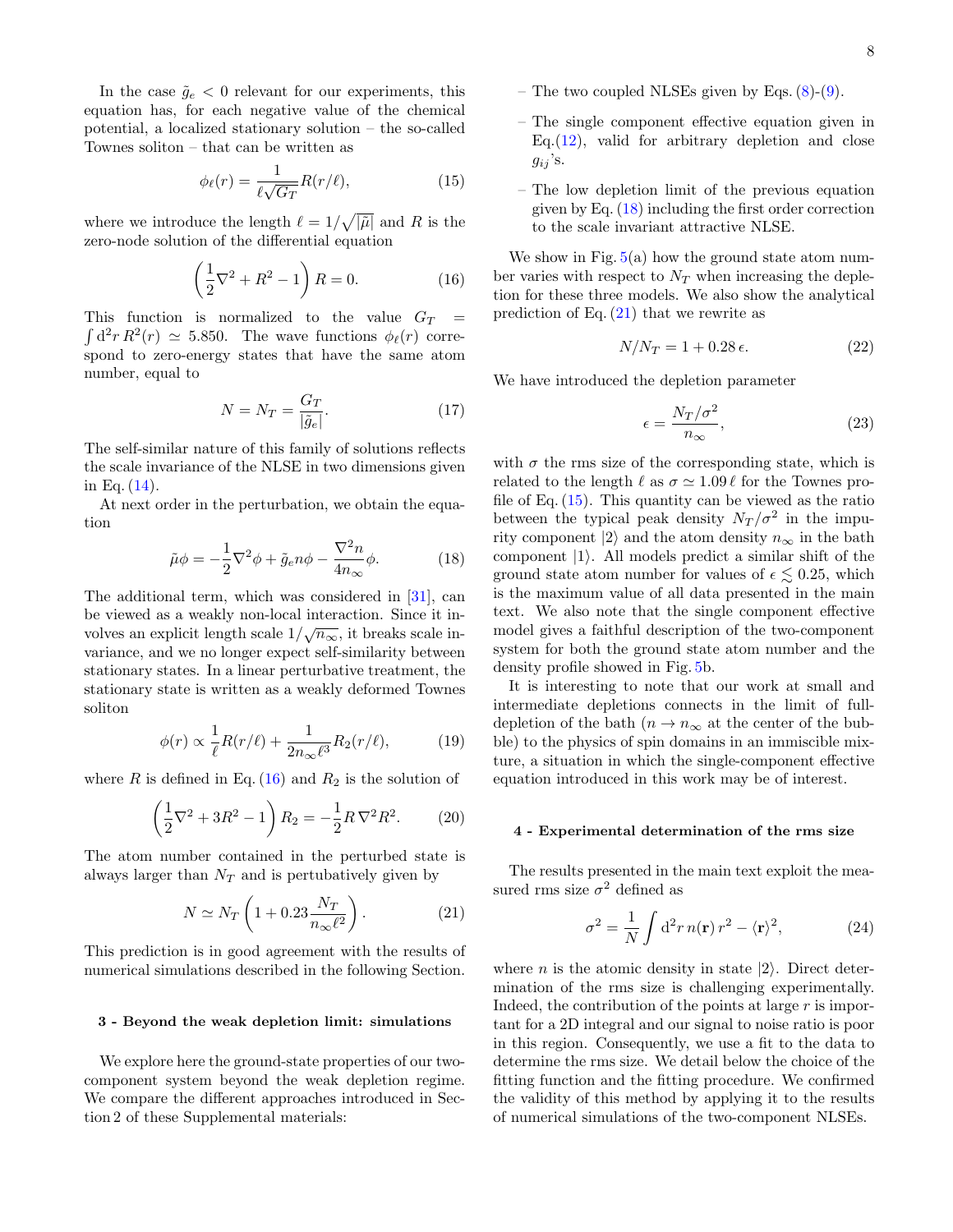

<span id="page-8-0"></span>FIG. 5. Numerical study of the ground state for different models. (a) Deviation of the ground state atom number N with respect to  $N_T$  as a function of the depletion parameter  $\epsilon$  for different models: two-component NLSE (red) with  $\tilde{g}_{11} = 0.16$  and  $(\tilde{g}_{12}, \tilde{g}_{22}) = (0.98, 0.94) \tilde{g}_{11}$ , effective onecomponent NLSE (green), weak depletion expansion of the effective one-component NLSE (blue), analytical prediction of Eq. [\(22\)](#page-7-4) (dashed black). (b) Radial profiles for  $\epsilon = 1$  and  $n_{\infty} = 100 \,\mu\text{m}^{-2}$  for the three models with the same color code.

Determination of the fitting function. We use timedependent perturbation theory to extract a suitable fitting function for the deformation of the density profile. We consider the evolution of a wave function  $\phi$  under the time-dependent NLSE

<span id="page-8-1"></span>
$$
i\frac{\partial \phi}{\partial \tau} = -\frac{1}{2}\nabla^2 \phi - G|\phi|^2 \phi,
$$
 (25)

with  $\tau = (m/\hbar)t$ . From Section 2, we know that for  $G = G_T$ , the stationary solution of Eq. [\(25\)](#page-8-1) with chemical potential  $\tilde{\mu}$  < 0 is given by

$$
\phi(r,\tau) = \phi_{\ell}(r)e^{-i\tilde{\mu}\tau},\qquad(26)
$$

with  $\ell = 1/\sqrt{|\tilde{\mu}|}$ . We consider a wave function  $\phi$  given by a Townes profile  $\phi_{\ell}(r)$  at  $\tau = 0$ , with an interaction parameter G that is slightly different from  $G_T$ . We define the small parameter of the expansion  $\eta$  such that  $G =$  $(1 + \eta)G_T$ . At short times, the deformation of the wave function with respect to the Townes profile is expected to be small, and we can expand the solution with respect to η:

$$
\phi(r,\tau) = [\phi_{\ell}(r) + \eta \epsilon(r,\tau) + \ldots]e^{-i\tilde{\mu}\tau}.
$$
 (27)

We restrict here to the first-order correction in  $\eta$ , and consider the first terms of the Taylor expansion of  $\epsilon(r, \tau)$ with respect to  $\tau$ :

<span id="page-8-2"></span>
$$
\epsilon(r,\tau) = \epsilon_0(r) + \epsilon_1(r)\tau + \epsilon_2(r)\tau^2 + \dots \qquad (28)
$$

The initial condition gives directly  $\epsilon_0(r) = 0$ , and by injecting the expansion given in Eq.  $(28)$  in Eq.  $(25)$ , we identify

$$
\epsilon_1(r) = i\phi_\ell^3(r)
$$
  
\n
$$
\epsilon_2(r) = \frac{G_T}{2} \left( -\tilde{\mu} - \frac{1}{2} \nabla^2 - G_T \phi_\ell^2 \right) \phi_\ell^3.
$$
 (29)

Interestingly, this last identity can be further simplified using Eq.  $(16)$  and we obtain

$$
\epsilon_2(r) = G_T \left( G_T \phi_\ell^5 + \tilde{\mu} \phi_\ell^3 - \frac{3}{2} \phi_\ell \phi_\ell^2 \right). \tag{30}
$$

Related approches were introduced in Refs. [\[52,](#page-5-12) [54\]](#page-5-14). More precisely, the authors of Ref. [\[52\]](#page-5-12) studied the elementary excitations of the NLSE given in Eq. [\(25\)](#page-8-1) and looked for exact solutions that were at most polynomials on  $t$ , while here we do not impose such a constraint but restrict to a short time expansion.

When computing the density profile  $n(r,t) = |\phi(r,t)|^2$ , only the real term  $\epsilon_2$  contributes at first order in  $\eta$  (the imaginary term  $\epsilon_1$  contributes to the phase of the wavefunction). We deduce the expected deformation of the density profile at first order and at short times

<span id="page-8-3"></span>
$$
\delta n(r,t) = n(r,t) - n(r,0)
$$
  
\n
$$
\simeq 2\eta \phi_{\ell}(r)\epsilon_2(r)t^2 \equiv \eta \chi(r)t^2,
$$
\n(31)

where we have defined  $\chi(r) = 2\phi_{\ell}(r)\epsilon_2(r)$ . We checked that the 2D integral of  $\chi$  is zero, as the norm of  $\phi$  should be conserved by the evolution under Eq.  $(25)$ . In Fig. [6](#page-9-0) we show the profiles  $\phi_{\ell}(r)$  and  $\chi(r)$ .

Fitting procedure. The first step of the data analysis consists in obtaining averaged 1D radial density profiles  $n(r, t)$ . The averaging is performed after recentering the individual images. Indeed, we observe random drifts of the wave packet from one shot to another, which we attribute to thermal fluctuations.

In a second step, we fit the initial profile to a Townes density profile with a free amplitude and size, which we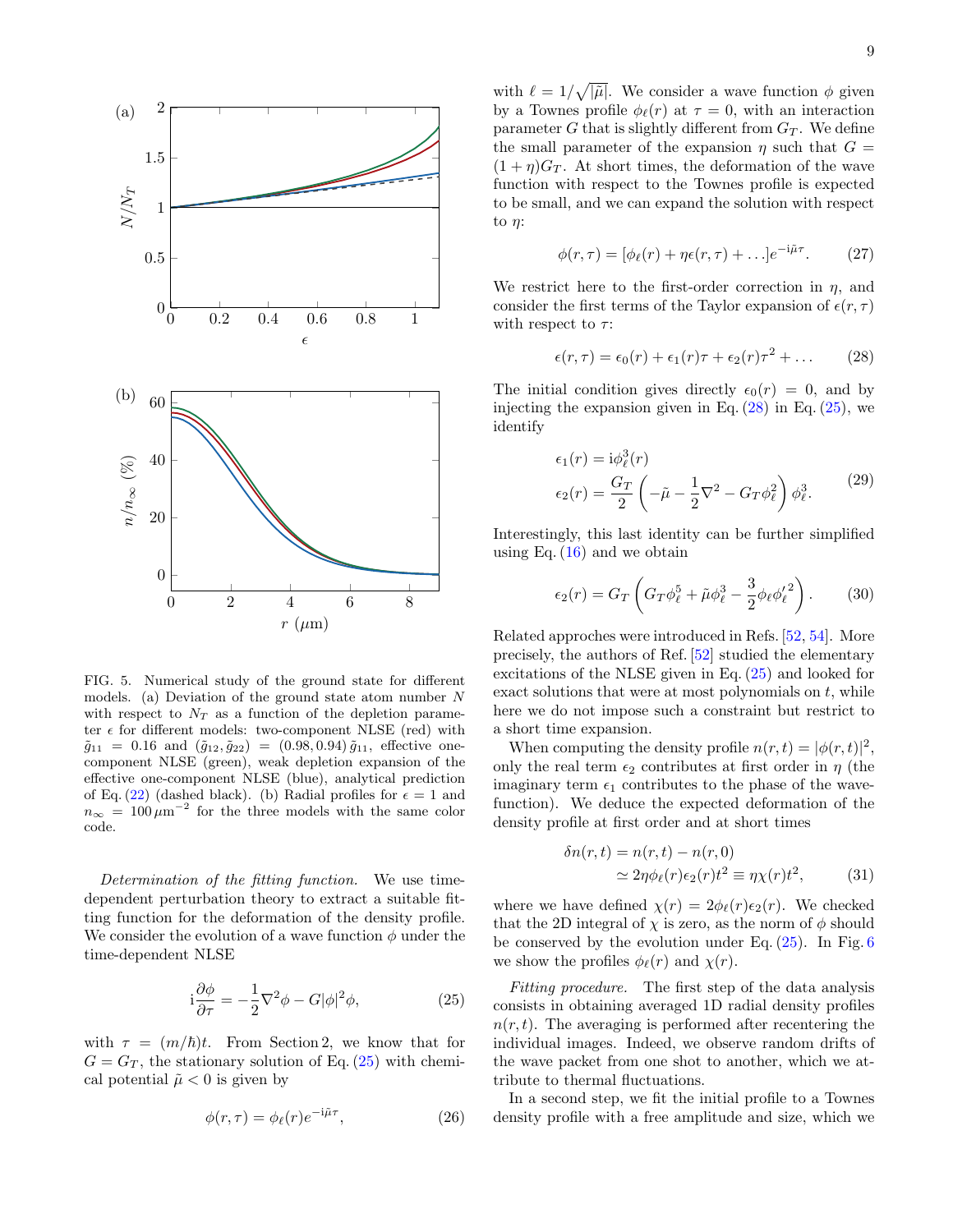

<span id="page-9-0"></span>FIG. 6. Townes profile  $\phi_{\ell}(r)/\phi_{\ell}(0)$  (blue dashed line) and  $\chi(r)/\chi(0)$  (green solid line) deduced from perturbation theory and expressed in Eq. [\(31\)](#page-8-3).

denote  $n^{0}(r)$ . For each time of the evolution we compute the deformation of the density profile with respect to the fitted initial one

<span id="page-9-1"></span>
$$
\delta n(r,t) = n(r,t) - \beta n^0(r),\tag{32}
$$

where  $\beta$  is a correction factor to make the two terms of the right-hand-side of Eq.  $(32)$  have the same atom number.

The last step consists in fitting this profile with the function  $\chi(r)$  determined in Eq. [\(31\)](#page-8-3) with a free amplitude and size. This fit is performed on a radial region that extends from 0 to 1.75  $\sigma_0$ , with  $\sigma_0$  the initial rms size (obtained from the Townes fit). Examples of such fits are reported in Fig. [7.](#page-9-2) We compute  $\sigma$  using this fitting function over the full plane. Additionally, we estimate the error on  $\sigma$  by performing a bootstrap analysis.

## 5 - Control of the critical atom number

We studied in Ref.  $[28]$  the dependence of  $a_{12}$  with the orientation of the quantization axis given by the magnetic field **B**. More precisely, if we denote  $\Theta$  the angle between **B** and the vertical (strongly confining-)axis  $\hat{z}$ , we can model the 2D inter-component interactions with a dimensionless parameter  $\tilde{g}_{12} = \sqrt{8\pi a_{12}}/\ell_z$  where the effective scattering-length has to be corrected from the bare (3D-)value  $a_{12}^0 = 98.9 a_0$ , such that

$$
a_{12} = a_{12}^0 + \delta a_{12} \quad \delta a_{12} = a_{dd} (3 \cos^2 \Theta - 1), \quad (33)
$$

where  $a_{dd} = \mu_0 \mu_B^2 m / (12 \pi \hbar^2) = 0.7 a_0$  is the dipole length. Despite the smallness of this shift compared to  $a_{12}^0$ , it has a strong influence on the effective critical atom number  $N_T = G_T/|\tilde{g}_e|$ , which varies from



<span id="page-9-2"></span>FIG. 7. Difference  $\delta n(r, t)$  as defined in equation [\(32\)](#page-9-1), for various times  $t$  of the experimental run presented in Fig.  $2$ of the main text  $(N = 1200)$ : blue circles for  $t = 0.8$  ms, green diamonds for  $t = 20$  ms, red squares for  $t = 40$  ms. Simultaneously, we plot the best fit of  $\chi(r)$  to the data.

 $N_T(\Theta=0^\circ)\sim 750$  to  $N_T(\Theta=90^\circ)\sim 5000$  with our experimental parameters. In Fig. [8,](#page-10-0) we report our measurements of the expansion coefficient  $\gamma(N)$  for different orientations  $\Theta$  of the magnetic field. We restrict ourselves to  $N < 2200$  to ensure the bath stays in the weak depletion limit for the sizes  $\sigma \lesssim 9 \,\mu \text{m}$  imposed by the geometry of the experiment. From a linear fit of  $\gamma$ , with  $\gamma(N=0) = 1.19$  fixed at the expected value, we deduce the stationary atom number  $N_T^{\exp}(\Theta)$  at which this expansion coefficient vanishes, which is shown in the inset of Fig. 3 of the main text.

Anisotropic effects due to magnetic dipole-dipole interactions are not expected to modify the properties of the system as long as  $\sigma \gg \ell_z$ , where  $\ell_z$  is the vertical confinement length [\[28\]](#page-4-18). We checked that the modification of  $N_T$  should remain smaller than 5% for all data presented here.

# 6 - Universal properties of 2D attractive bosons

In Ref. [\[32\]](#page-4-22), the authors studied the ground state properties of weakly interacting bosons in two dimensions using a classical field formalism with a regularized contact potential. In the following, we recall their main results and show that the expected corrections in our experimental situation are not observable.

One considers bosons in two dimensions interacting via an attractive contact potential  $(\hbar^2/m)\tilde{g}\,\delta(\mathbf{r})$ , with a dimensionless coupling constant  $\tilde{g} < 0$ . The quantum treatment of the collisions is mathematically ill-defined for such a contact potential. For  $|\tilde{q}| \ll 1$ , a more accurate description of the system can be obtained by substitut-